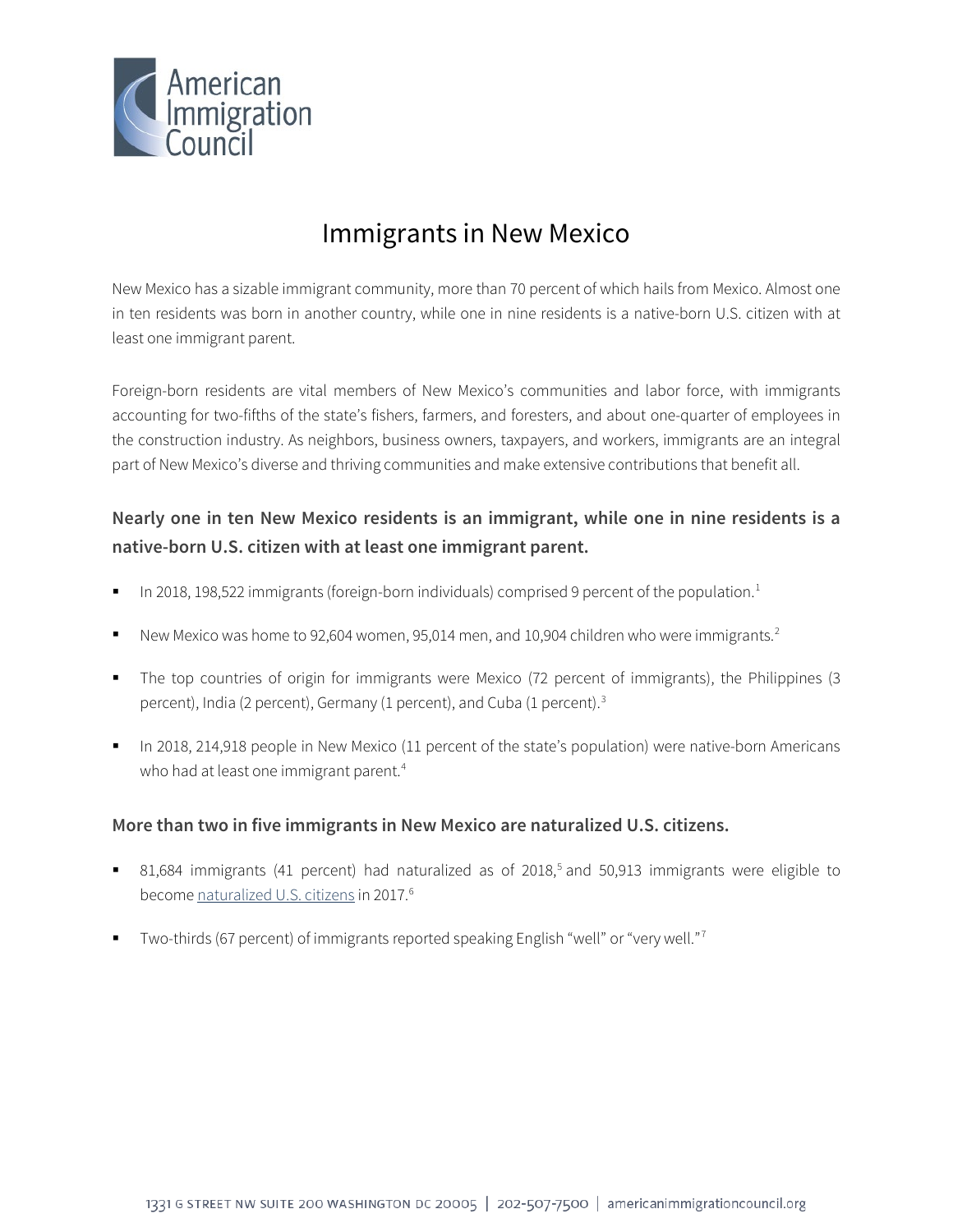#### **Most immigrants in New Mexico have at least a high school education.**

 Nearly one-fifth percent (18 percent) of adult immigrants had a college degree or more education in 2018, while over two-fifths (42 percent) had less than a high school diploma.<sup>[8](#page-4-7)</sup>

| <b>Education Level</b>                                                       | Share (%) of All Immigrants   Share (%) of All Natives |    |  |  |
|------------------------------------------------------------------------------|--------------------------------------------------------|----|--|--|
| College degree or more                                                       | 18                                                     | 29 |  |  |
| Some college                                                                 | 18                                                     | 34 |  |  |
| High school diploma only                                                     | 22                                                     | 27 |  |  |
| Less than a high school diploma                                              | 42                                                     | 11 |  |  |
| Source: U.S. Census Bureau, 2018 American Community Survey 1-Year Estimates. |                                                        |    |  |  |

## **Nearly 58,000 U.S. citizens in New Mexico live with at least one family member who is undocumented.**

- 60,000 [undocumented immigrants](http://www.pewhispanic.org/interactives/unauthorized-immigrants/) comprised 29 percent of the immigrant population and 3 percent of the total state population in 2016.<sup>[9](#page-4-8)</sup>
- **115,331 people in New Mexico, including 57,959 U.S. citizens, lived with at least one undocumented family** [member](https://www.americanprogress.org/issues/immigration/news/2017/03/16/427868/state-state-estimates-family-members-unauthorized-immigrants/) between 2010 and 2014.[10](#page-4-9)
- During the same period, about 1 in 11 children in the state was a U.S. citizen living with at least one undocumented family member (44,653 children in total).<sup>[11](#page-4-10)</sup>

## **New Mexico is home to thousands of Deferred Action for Childhood Arrivals (DACA) recipients.**

- Approximately 5,690 [active DACA](https://www.uscis.gov/sites/default/files/document/data/Approximate%20Active%20DACA%20Receipts%20-%20March%2031%2C%202020.pdf) recipients lived in New Mexico as of March 2020, while DACA has been granted to about 7,616 people in total since 20[12](#page-4-11).<sup>12</sup>
- As of 2019, 70 percent o[f DACA-eligible immigrants](http://www.migrationpolicy.org/programs/data-hub/deferred-action-childhood-arrivals-daca-profiles) in New Mexico had applied for DACA.<sup>[13](#page-4-12)</sup>
- An additional 2,000 residents of the state would satisfy all but the educational requirements for DACA, and fewer than 1,000 would become eligible as they grew older. $14$

## **One in eight New Mexico workers is an immigrant, together making up a vital part of the state's labor force across industries.**

■ 111,453 immigrant workers comprised 12 percent of the labor force in 2018.<sup>[15](#page-4-14)</sup>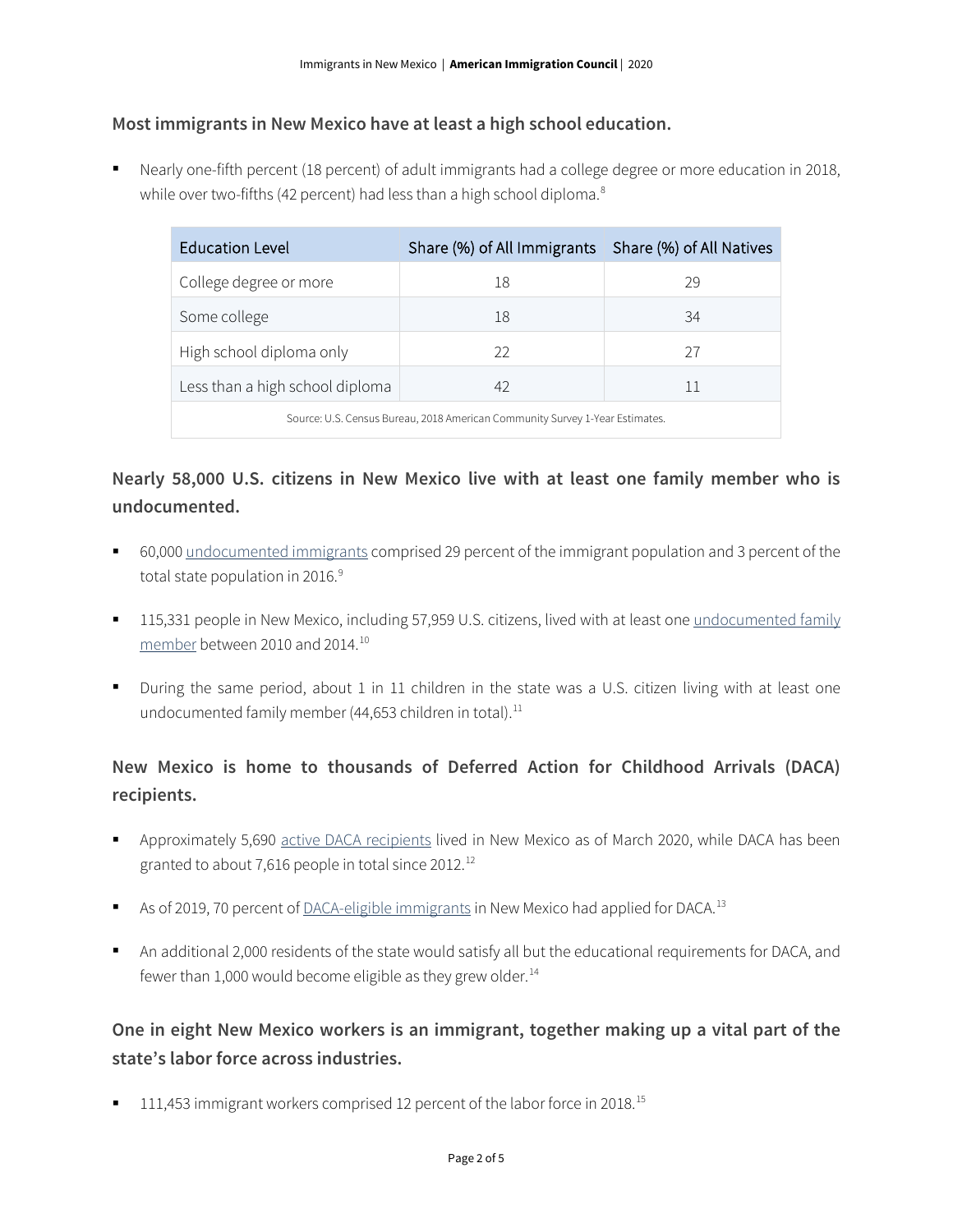**IMMI** Immigrant workers were most numerous in the following industries:

| Industry                                                                                                                          | Number of Immigrant<br><b>Workers</b> |  |
|-----------------------------------------------------------------------------------------------------------------------------------|---------------------------------------|--|
| Construction                                                                                                                      | 17,946                                |  |
| Accommodation and Food Services                                                                                                   | 17,588                                |  |
| Health Care and Social Assistance                                                                                                 | 12,618                                |  |
| Retail Trade                                                                                                                      | 10,135                                |  |
| <b>Educational Services</b>                                                                                                       | 9,929                                 |  |
| Source: Analysis of the U.S. Census Bureau's 2018 American Community Survey 1-year PUMS data by the American Immigration Council. |                                       |  |

 $\blacksquare$  The largest shares of immigrant workers were in the following industries:<sup>16</sup>

| Industry                                                                                                                          | Immigrant Share (%)<br>(of all industry workers) |  |
|-----------------------------------------------------------------------------------------------------------------------------------|--------------------------------------------------|--|
| Agriculture, Forestry, Fishing, and Hunting                                                                                       | 28                                               |  |
| Construction                                                                                                                      | 22                                               |  |
| Manufacturing                                                                                                                     | 18                                               |  |
| Accommodation and Food Services                                                                                                   | 17                                               |  |
| Mining, Quarrying, and Oil & Gas Extraction                                                                                       | 17                                               |  |
| Source: Analysis of the U.S. Census Bureau's 2018 American Community Survey 1-year PUMS data by the American Immigration Council. |                                                  |  |

#### **Immigrants are an integral part of the New Mexico workforce in a range of occupations.**

In 2018, immigrant workers were most numerous in the following occupation groups: $17$ 

| <b>Occupation Category</b>                                                                                                        | Number of Immigrant Workers |  |
|-----------------------------------------------------------------------------------------------------------------------------------|-----------------------------|--|
| Construction and Extraction                                                                                                       | 17,815                      |  |
| Food Preparation and Serving Related                                                                                              | 13,180                      |  |
| Building and Grounds Cleaning & Maintenance                                                                                       | 12,251                      |  |
| Sales and Related                                                                                                                 | 9,819                       |  |
| Transportation and Material Moving                                                                                                | 8,871                       |  |
| Source: Analysis of the U.S. Census Bureau's 2018 American Community Survey 1-year PUMS data by the American Immigration Council. |                             |  |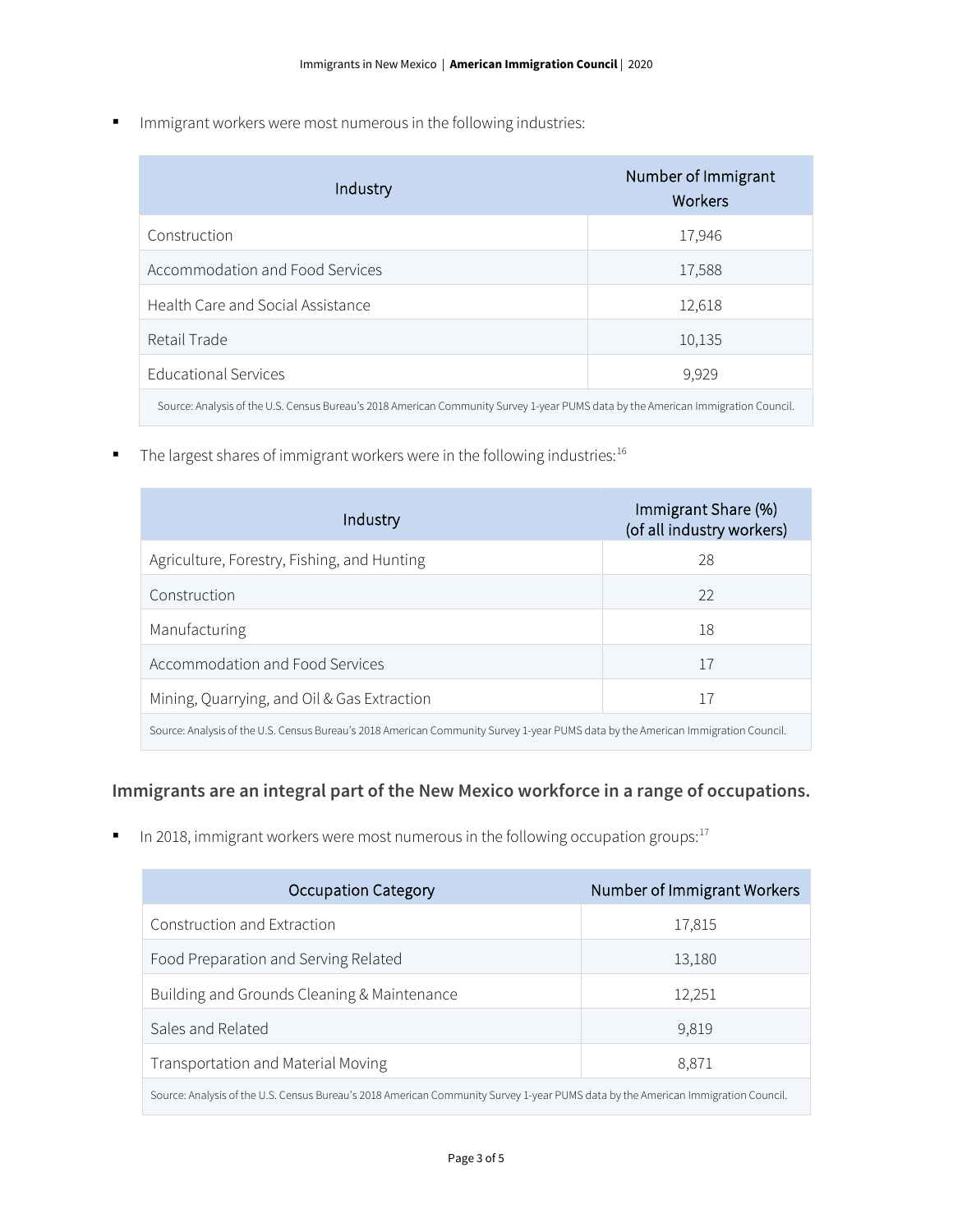The largest shares of immigrant workers were in the following occupation groups:  $18$ 

| Occupation Category                                                                                                               | Immigrant Share (%)<br>(of all workers in occupation) |  |
|-----------------------------------------------------------------------------------------------------------------------------------|-------------------------------------------------------|--|
| Farming, Fishing, and Forestry                                                                                                    | 40                                                    |  |
| Construction and Extraction                                                                                                       | 24                                                    |  |
| Building and Grounds Cleaning & Maintenance                                                                                       | 23                                                    |  |
| Production                                                                                                                        | 17                                                    |  |
| Food Preparation and Serving Related                                                                                              | 17                                                    |  |
| Source: Analysis of the U.S. Census Bureau's 2018 American Community Survey 1-year PUMS data by the American Immigration Council. |                                                       |  |

Undocumented immigrants comprised 4 percent of New Mexico's workforce in 2016.<sup>[19](#page-4-18)</sup>

#### **Immigrants in New Mexico have contributed hundreds of millions of dollars in taxes.**

- [Immigrant-led households in the state paid](https://www.newamericaneconomy.org/locations/) \$603.1 million in federal taxes and \$393 million in state and local taxes in [20](#page-4-19)18.<sup>20</sup>
- Undocumented immigrants in New Mexico paid an estimated \$49.5 million in federal taxes and \$40.5 million i[n state and local taxes](https://www.newamericaneconomy.org/locations/) in 2018.<sup>[21](#page-4-20)</sup>
- New Mexico [DACA recipients](https://itep.org/state-local-tax-contributions-of-young-undocumented-immigrants/) and DACA-eligible individuals paid an estimated \$16.5 million in state and local taxes in 2018.<sup>[22](#page-4-21)</sup>

#### **As consumers, immigrants add billions of dollars to New Mexico's economy.**

 New Mexico residents in immigrant-led households had \$3.2 billion in [spending power](https://www.newamericaneconomy.org/locations/) (after-tax income) in 2018.[23](#page-4-22)

## **Immigrant entrepreneurs in New Mexico generate hundreds of millions of dollars in business revenue.**

 18,935 immigrant business owners accounted for 17 percent of all self-employed New Mexico residents in 2018 and generated \$319.5 million in business income.<sup>[24](#page-4-23)</sup>